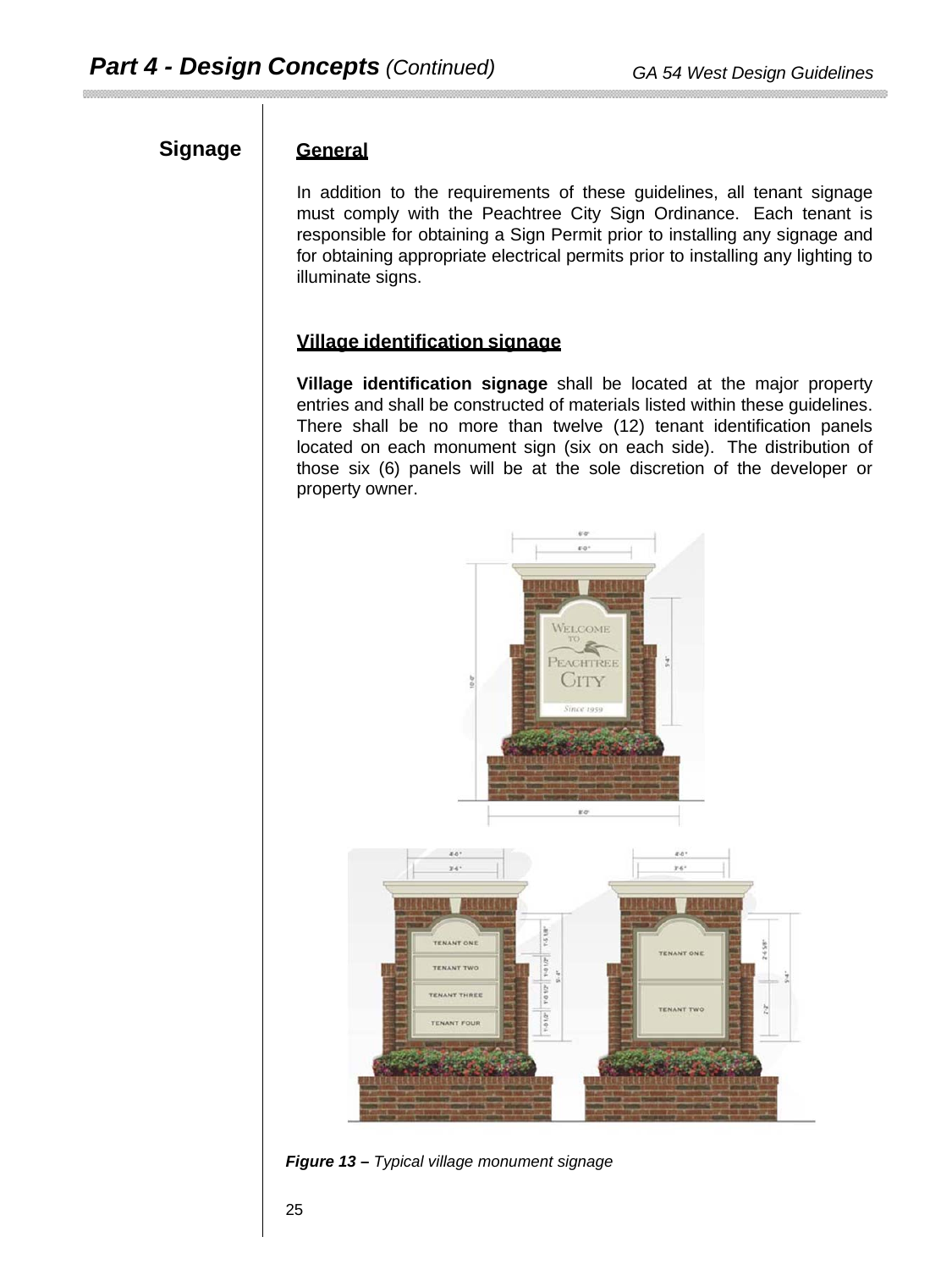# **Signage** (cont'd)

#### **Monument signage**

**Monument signs** shall be used to identify the major tenant(s) within a particular building. A maximum of two brick colors shall be used on each monument sign and these colors must be the same colors used on the building. Individual tenant signage shall be individual or scripted letters in user's trademark format and color, face-mounted to back. Illumination of each monument sign shall conform to the requirements specified within these Design Guidelines.



Rock Cast - Smooth Creme Buff Cast Stone



# **Tenant wall signage program**

**Tenant wall signage** refers to any sign or graphic parallel to the face of the building. The sign or graphic shall project no more than ten (10) inches in depth from the wall surface to the face of the sign or graphic. Tenant wall signage shall be limited to the sign band provided for each tenant space and shall not extend above or beyond the allotted area. Building frontage shall be defined as the area measured from the centerline of each divisive wall and containing a single tenant.

Individual tenant wall signs shall be comprised of internally illuminated reverse channel letters, either mounted individually on the face of the building or on an enclosed sign cabinet containing all electrical components and wiring. Each sign shall be installed so as to minimize damage to the building façade, and all holes through the building shall be properly waterproofed.

The **area of a tenant wall sign** shall be determined by the smallest rectangle required to enclose the letters or graphic. The overall length of a tenant wall sign shall not exceed seventy-five (75) percent of the overall length of the building frontage for a particular tenant space. All tenant wall signage must occur within the façade of the building, preferably within a designated sign band, and shall not extend above the eave line or parapet line.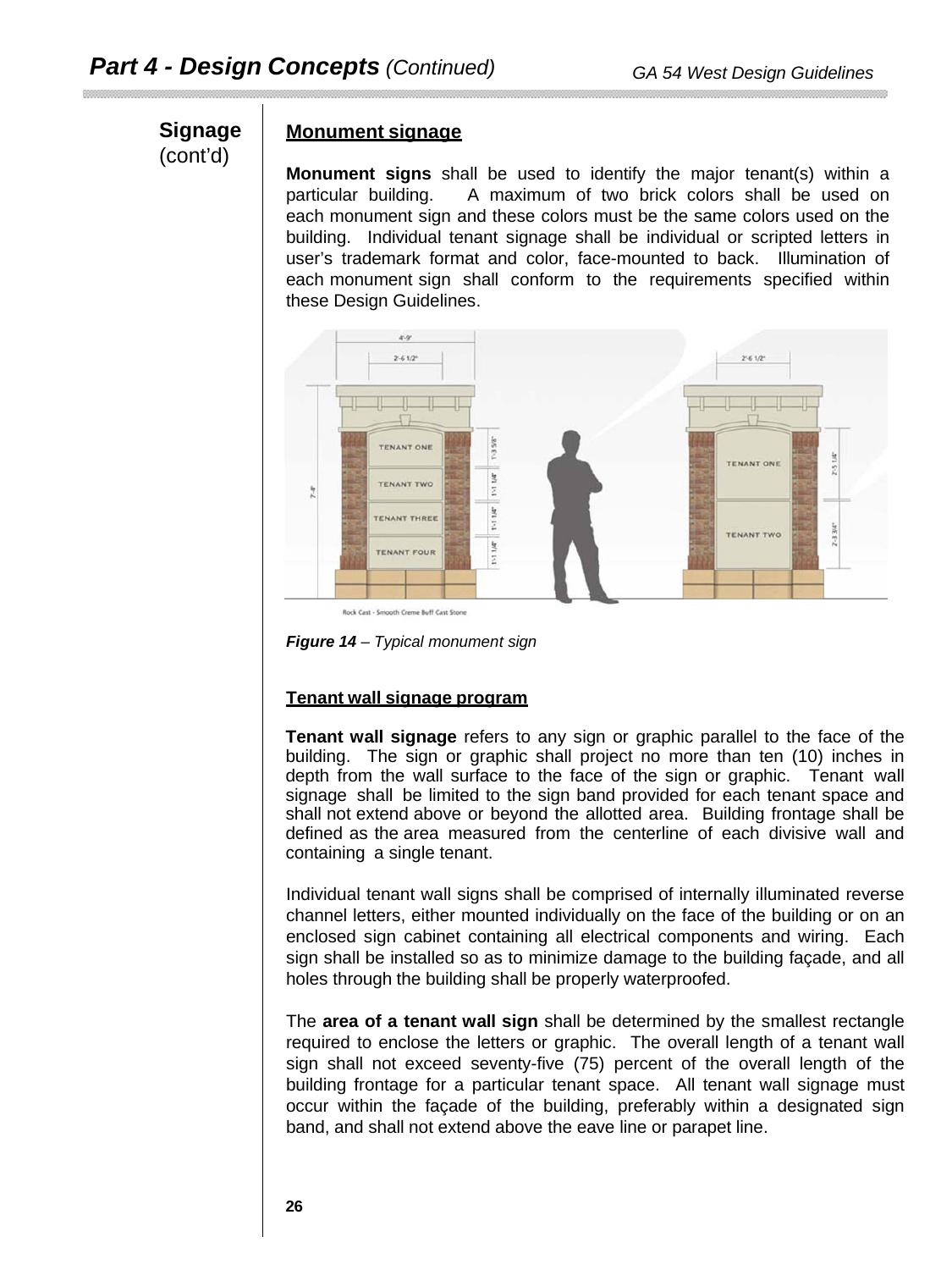**Signage** (cont'd)

#### **Submittal requirements**

All signage shall comply with both the letter and intent of these guidelines and the Peachtree City Sign Ordinance. No signage shall be installed until written approval is obtained from both the property owner and the City. Individual tenants are responsible for obtaining all required permits prior to installing any signage.

#### **Permitted signage guidelines**

Tenant wall signs shall be established based on the classification of the tenant space as defined below:

- *Anchor tenants* shall be those tenant spaces with more than 100 LF of building frontage. The wall sign for anchor tenants shall be limited to no more than 1 ½ SF per LF of building frontage, with a maximum size not to exceed 150 SF. The maximum letter height shall not exceed 48"*.*
- *Primary tenants* shall be those tenants with at least 50 and no more than 99 LF of building frontage. The wall sign for primary tenants shall be limited to no more than 1  $\frac{1}{2}$  SF per LF of building frontage, with a maximum size not to exceed 100 SF. The maximum letter height shall not exceed 36".
- *In-line tenants* shall be those tenants that are not anchor or primary tenants. The wall sign for in-line tenants shall be limited to no more than 1 ½ SF per LF of building frontage, with a maximum size not to exceed 50 SF. The maximum letter height shall not exceed 24".

#### **Construction and material specifications**

**Anchor and primary tenant wall signage** shall utilize backlighted individual reverse channel letters mounted directly to the face of the building or individual reverse channel letters mounted directly to an enclosed sign cabinet. Letter faces shall be fabricated from .125-thickness aluminum with 4" returns fabricated from.063-thickness aluminum. Each letter shall have a clear Lexan back, which is attached to letters with counter-sunk aluminum or stainless steel screws. Screw heads shall be painted to match the individual letters, which shall be mounted no more than 1½" from the face of the exterior wall or cabinet.

**In-line tenant wall signage** shall be limited to individual reverse channel letters mounted directly to the face of the building or to an enclosed sign cabinet. Sign cabinets shall measure 36" in height x 144" in length, and shall include 6" radius corners. The depth of each cabinet shall be 4", and all cabinets shall be mounted flush with the exterior wall of the building.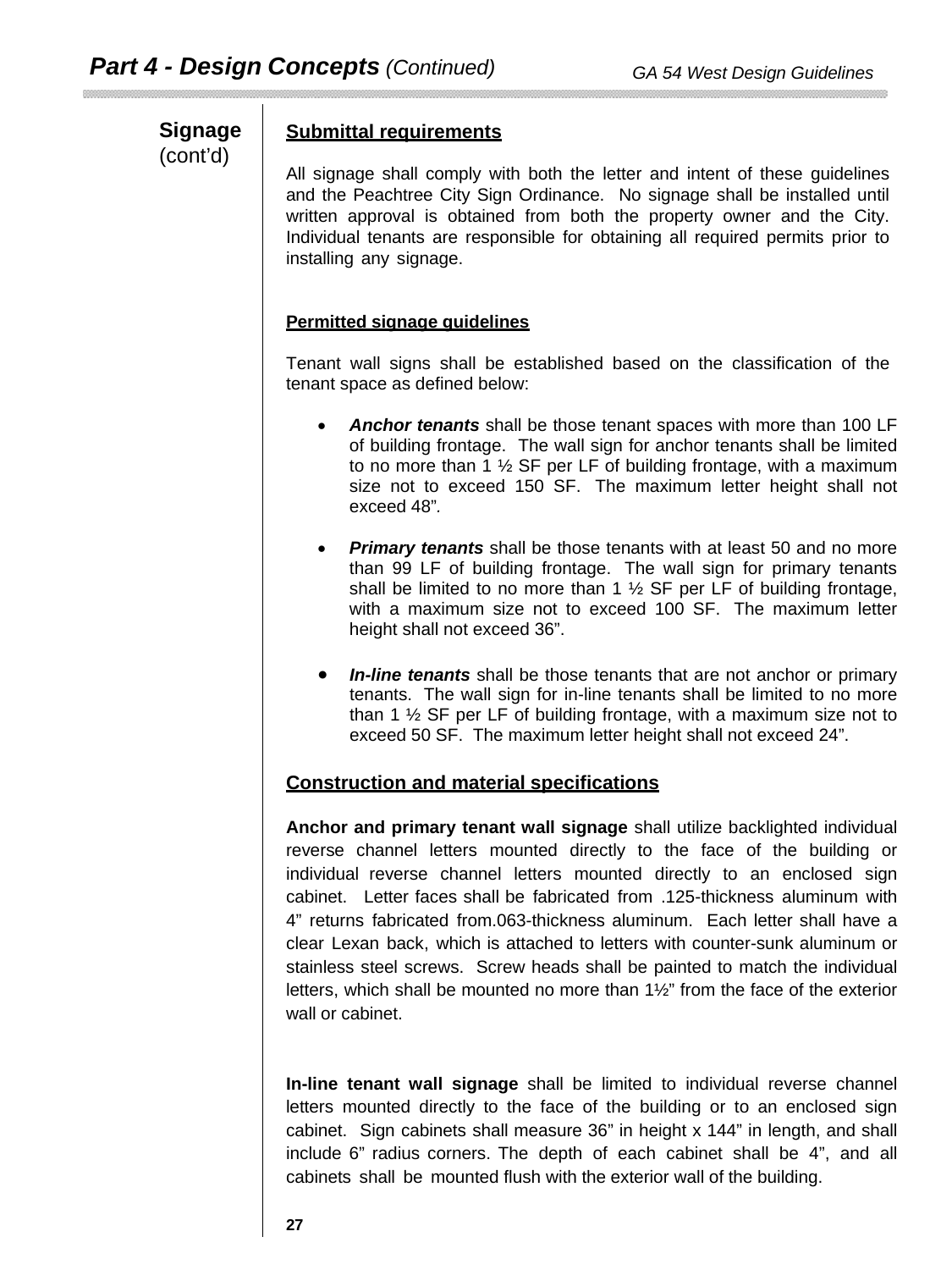# **Signage** (cont'd)

Each **sign cabinet** shall be painted and/ or finished to be the same or equal to Almond (330) as manufactured by Stuc-O-Flex International. The color used for the return of each sign cabinet shall match the face of the cabinet. All electrical components shall be fully enclosed within the sign cabinet, which shall contain a hinged face which is screwed to the frame with countersunk aluminum or stainless steel screws. The frame shall be constructed of welded aluminum, and all aluminum components shall be a minimum of .125 in thickness. The use of visible rivets or screws on sign panel exteriors is prohibited. All exterior welds shall be ground smooth and all electrical wiring and components shall be concealed. Sign cabinets shall be attached directly to the building with non-corrosive fasteners, such as galvanized or stainless threaded steel rods. Fasteners must secure the sign to the framework of the building.

**Individual reverse channel letters** shall be mounted to the exterior wall or sign cabinet with stainless steel or aluminum threaded rods with a 1½" length x 0.5" diameter aluminum or plastic spacer around the threaded rod. The spacer shall fit between the clear letter back and the exterior wall or sign cabinet.

**Finishing and painting** of all exterior aluminum parts of individual reverse channel letters and/ or sign cabinets shall consist of filling and fine sanding all exterior seams and then priming all surfaces with an acid etching primer. Individual reverse channel letters and/ or each sign cabinet shall be finished with two to three coats of an acrylic polyurethane paint. The color of each return shall match the color of the individual letter and/ or sign cabinet.

Tenants may use corporate colors for individual reverse channel letters and logos. However, no sign shall utilize more than three colors, not including the color of the sign cabinet. Logos will be permitted as long as they do not exceed 25% of the total sign area.

Electrical power shall be supplied by a 20 amp, 120-volt primary circuit installed on the sign mounting façade. Individual letters shall be illuminated with 30-ma neon, and neon tubing shall be limited to white, yellow, red and green.

All electrical connections shall be enclosed in conduit rated for that application. Electrobit or similar minimum half-inch diameter conduit shall be used between the building and the letters. If high voltage transformers are used, the high voltage (GTO) wiring must be enclosed with high voltage sleeving. All transformers shall meet U.L. 2161 code, stating that all transformers of 7,500 volts and higher are to have a secondary ground fault interruption (SFGI) safety device. If light emitting diode (L.E.D.) lighting is used, the sleeving is not required. All electrical connections shall be made by a licensed electrician at the tenant's expense, and a separate Electrical Permit shall be obtained from the City prior to commencement of any electrical work.